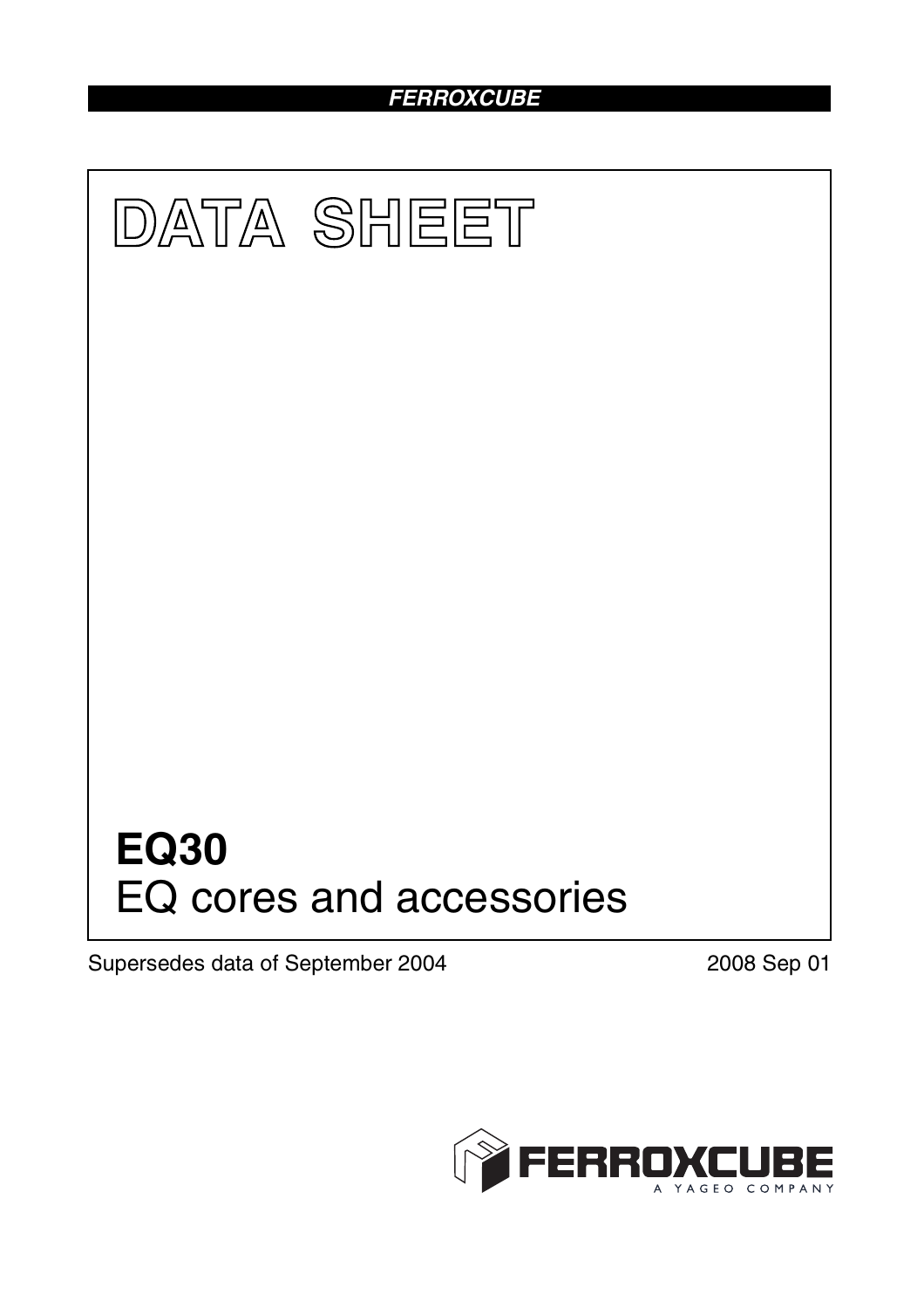### **CORES**

| Effective core parameters of a set of EQ cores |                   |                |                 |  |
|------------------------------------------------|-------------------|----------------|-----------------|--|
| <b>SYMBOL</b>                                  | <b>PARAMETER</b>  | <b>VALUE</b>   | <b>UNIT</b>     |  |
| $\Sigma(I/A)$                                  | core factor (C1)  | 0.426          | $mm-1$          |  |
| $\mathsf{V}_{\mathsf{e}}$                      | effective volume  | 4970           | mm <sup>3</sup> |  |
| l <sub>e</sub>                                 | effective length  | 46.0           | mm              |  |
| $A_{e}$                                        | effective area    | 108            | mm <sup>2</sup> |  |
| $A_{min}$                                      | minimum area      | 95.0           | mm <sup>2</sup> |  |
| m                                              | mass of core half | $\approx$ 13.2 | g               |  |



### **Effective core parameters of an EQ/PLT combination**

| <b>SYMBOL</b>               | <b>PARAMETER</b> | <b>VALUE</b>  | <b>UNIT</b>     |
|-----------------------------|------------------|---------------|-----------------|
| $\Sigma(I/A)$               | core factor (C1) | 0.335         | $mm-1$          |
| $V_{\rm e}$                 | effective volume | 3910          | mm <sup>3</sup> |
| $I_e$                       | effective length | 36.2          | mm              |
| A <sub>e</sub>              | effective area   | 108           | mm <sup>2</sup> |
| $\mathsf{A}_{\mathsf{min}}$ | minimum area     | 95.0          | mm <sup>2</sup> |
| m                           | mass of plate    | $\approx 7.6$ | g               |

## **Ordering information for plates**

| <b>GRADE</b>     |      | <b>TYPE NUMBER</b> |
|------------------|------|--------------------|
| 3C94             |      | PLT30/20/3-3C94    |
| 3C <sub>95</sub> | des  | PLT30/20/3-3C95    |
| 3C <sub>96</sub> | des  | PLT30/20/3-3C96    |
| 3F35             | des  | PLT30/20/3-3F35    |
| 3F <sub>4</sub>  | des  | PLT30/20/3-3F4     |
| 3F45             | prot | PLT30/20/3-3F45    |

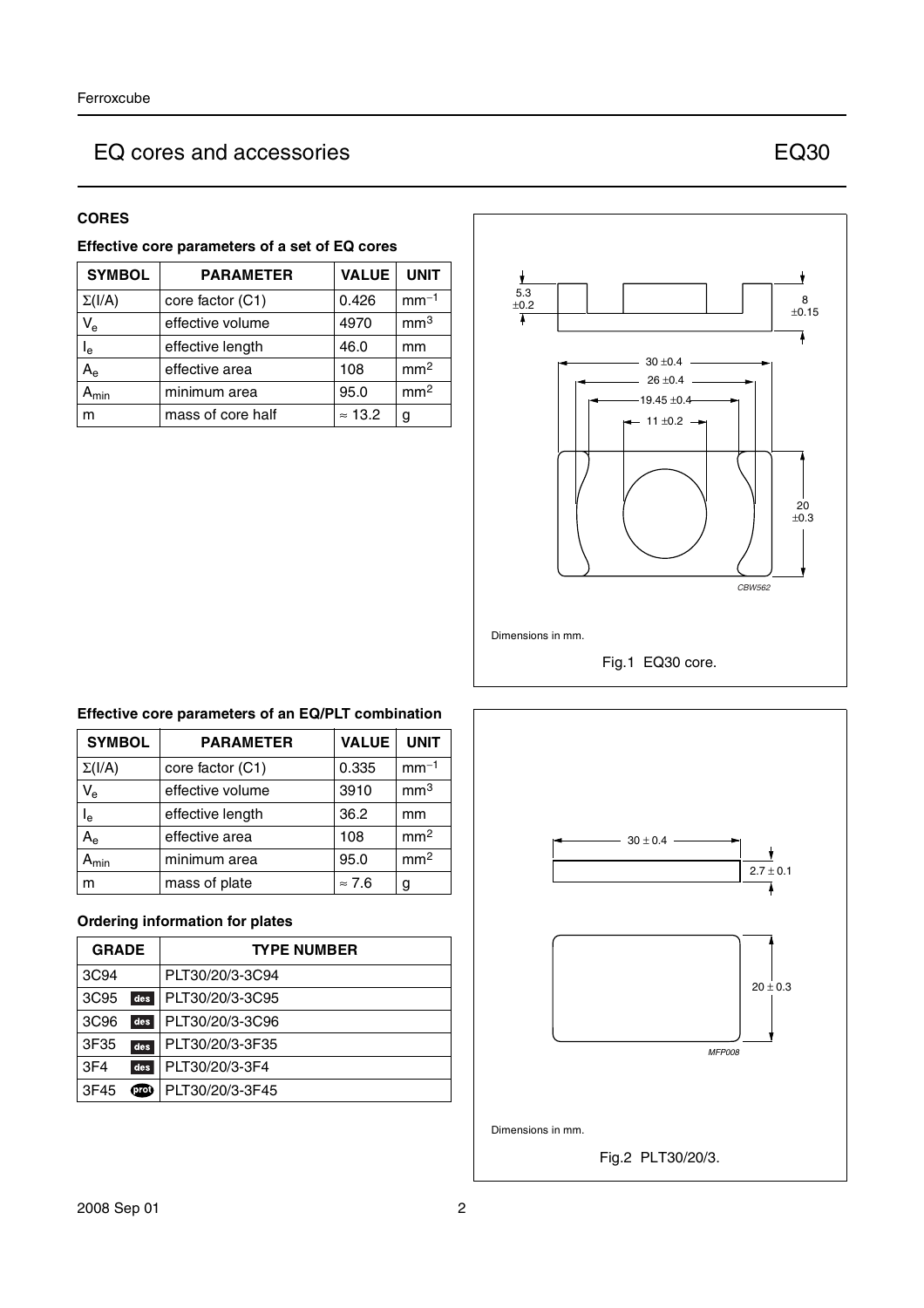## **Core halves for use in combination with an EQ core**

 $A_L$  measured in combination with a non-gapped core half, clamping force for  $A_L$  measurements, 40  $\pm$  20 N.

| <b>GRADE</b>            | $A_{L}$<br>(nH)  | μ <sub>e</sub> | <b>AIR GAP</b><br>$(\mu m)$ | <b>TYPE NUMBER</b> |
|-------------------------|------------------|----------------|-----------------------------|--------------------|
| 3C94                    | $5400 \pm 25 \%$ | $\approx$ 1830 | $\approx 0$                 | EQ30-3C94          |
| 3C95<br>des             | 6630 ± 25 $%$    | $\approx 2250$ | $\approx 0$                 | EQ30-3C95          |
| des<br>3C <sub>96</sub> | $4900 \pm 25 \%$ | $\approx$ 1660 | $\approx 0$                 | EQ30-3C96          |
| 3F35<br>des             | $3600 \pm 25 \%$ | $\approx$ 1220 | $\approx 0$                 | EQ30-3F35          |
| des<br>3F <sub>4</sub>  | $2400 \pm 25 \%$ | $\approx 814$  | $\approx 0$                 | EQ30-3F4           |
| 3F45<br>00              | $2400 \pm 25 \%$ | $\approx 814$  | $\approx 0$                 | EQ30-3F45          |

#### **Core halves for use in combination with a plate (PLT)**

 $A_L$  measured in combination with a plate (PLT), clamping force for  $A_L$  measurements, 40 ± 20 N.

| <b>GRADE</b>            | Αı<br>(nH)       | μe             | <b>AIR GAP</b><br>$(\mu m)$ | <b>TYPE NUMBER</b> |
|-------------------------|------------------|----------------|-----------------------------|--------------------|
| 3C94                    | 6550 $\pm$ 25 %  | $\approx$ 1750 | $\approx 0$                 | EQ30-3C94          |
| 3C95<br>des             | $7960 \pm 25 \%$ | $\approx 2120$ | $\approx 0$                 | EQ30-3C95          |
| des<br>3C <sub>96</sub> | 6000 ± 25 $%$    | $\approx$ 1600 | $\approx 0$                 | EQ30-3C96          |
| 3F35<br>des             | $4600 \pm 25 \%$ | $\approx$ 1225 | $\approx 0$                 | EQ30-3F35          |
| des<br>3F <sub>4</sub>  | $3200 \pm 25 \%$ | $\approx 853$  | $\approx 0$                 | EQ30-3F4           |
| 3F45<br><b>TO</b>       | $3200 \pm 25 \%$ | $\approx 853$  | $\approx 0$                 | EQ30-3F45          |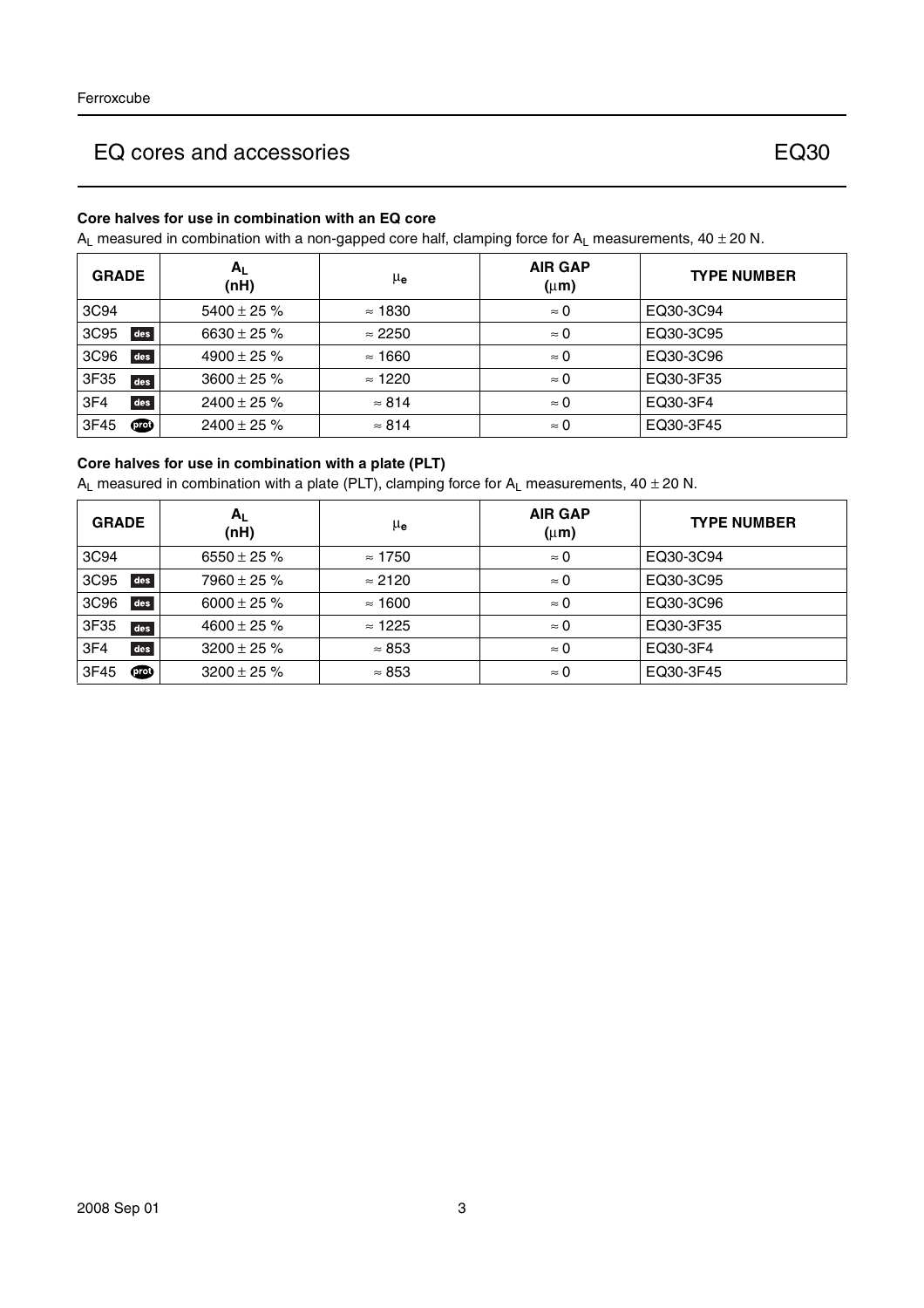|                                   | $B(mT)$ at                                      | CORE LOSS (W) at                                |                                                 |                                                 |                                                |
|-----------------------------------|-------------------------------------------------|-------------------------------------------------|-------------------------------------------------|-------------------------------------------------|------------------------------------------------|
| <b>CORE</b><br><b>COMBINATION</b> | $H = 250$ A/m;<br>$f = 10$ kHz;<br>$T = 100 °C$ | $f = 100$ kHz;<br>$B = 100$ mT;<br>$T = 100 °C$ | $f = 100$ kHz;<br>$B = 200 mT$ ;<br>$T = 25 °C$ | $f = 100$ kHz;<br>$B = 200$ mT;<br>$T = 100 °C$ | $f = 500$ kHz;<br>$B = 50$ mT;<br>$T = 100 °C$ |
| EQ+EQ30-3C94                      | $\geq$ 320                                      | $\leq 0.45$                                     |                                                 | $\leq 3.0$                                      |                                                |
| EQ+PLT30-3C94                     | $\geq$ 320                                      | $\leq 0.35$                                     |                                                 | $\leq 2.3$                                      |                                                |
| EQ+EQ30-3C95                      | $\geq$ 320                                      |                                                 | $\leq 2.93$                                     | $\leq 2.78$                                     |                                                |
| EQ+PLT30-3C95                     | $\geq$ 320                                      |                                                 | $\leq 2.3$                                      | $\leq$ 2.2                                      |                                                |
| EQ+EQ30-3C96                      | $\geq$ 340                                      | $\leq 0.34$                                     |                                                 | $\leq$ 2.3                                      | $\leq 1.9$                                     |
| EQ+PLT30-3C96                     | $\geq$ 340                                      | $\leq 0.23$                                     |                                                 | $\leq 1.7$                                      | $\leq 1.4$                                     |
| EQ+EQ30-3F35                      | $\geq$ 300                                      |                                                 |                                                 |                                                 | $\leq 0.67$                                    |
| EQ+PLT30-3F35                     | $\geq$ 300                                      |                                                 |                                                 |                                                 | $\leq 0.52$                                    |

## **Properties of core sets under power conditions**

## **Properties of core sets under power conditions (continued)**

|                                   | $B(mT)$ at                                      | CORE LOSS (W) at                               |                                              |                                              |                                                      |
|-----------------------------------|-------------------------------------------------|------------------------------------------------|----------------------------------------------|----------------------------------------------|------------------------------------------------------|
| <b>CORE</b><br><b>COMBINATION</b> | $H = 250$ A/m;<br>$f = 10$ kHz;<br>$T = 100 °C$ | f = 500 kHz;<br>$B = 100 mT$ ;<br>$T = 100 °C$ | $f = 1$ MHz;<br>$B = 30$ mT;<br>$T = 100 °C$ | $f = 1$ MHz;<br>$B = 50$ mT;<br>$T = 100 °C$ | $f = 3 MHz$ ;<br>$\ddot{B}$ = 10 mT;<br>$T = 100 °C$ |
| EQ+EQ30-3F35                      | $\geq$ 300                                      | $\leq 5.2$                                     |                                              |                                              |                                                      |
| EQ+PLT30-3F35                     | $\geq$ 300                                      | $\leq 4.1$                                     |                                              |                                              |                                                      |
| EQ+EQ30-3F4                       | $\geq$ 300                                      |                                                | $\leq 1.5$                                   |                                              | $\leq 2.4$                                           |
| $EQ+PLT30-3F4$                    | $\geq$ 300                                      |                                                | $\leq 1.17$                                  |                                              | $\leq 1.9$                                           |
| EQ+EQ30-3F45                      | $\geq$ 300                                      |                                                | $\leq 1.15$                                  | $\leq 4.3$                                   | $\leq 2.0$                                           |
| EQ+PLT30-3F45                     | $\geq$ 300                                      |                                                | $\leq 0.9$                                   | $\leq$ 3.4                                   | $≤ 1.55$                                             |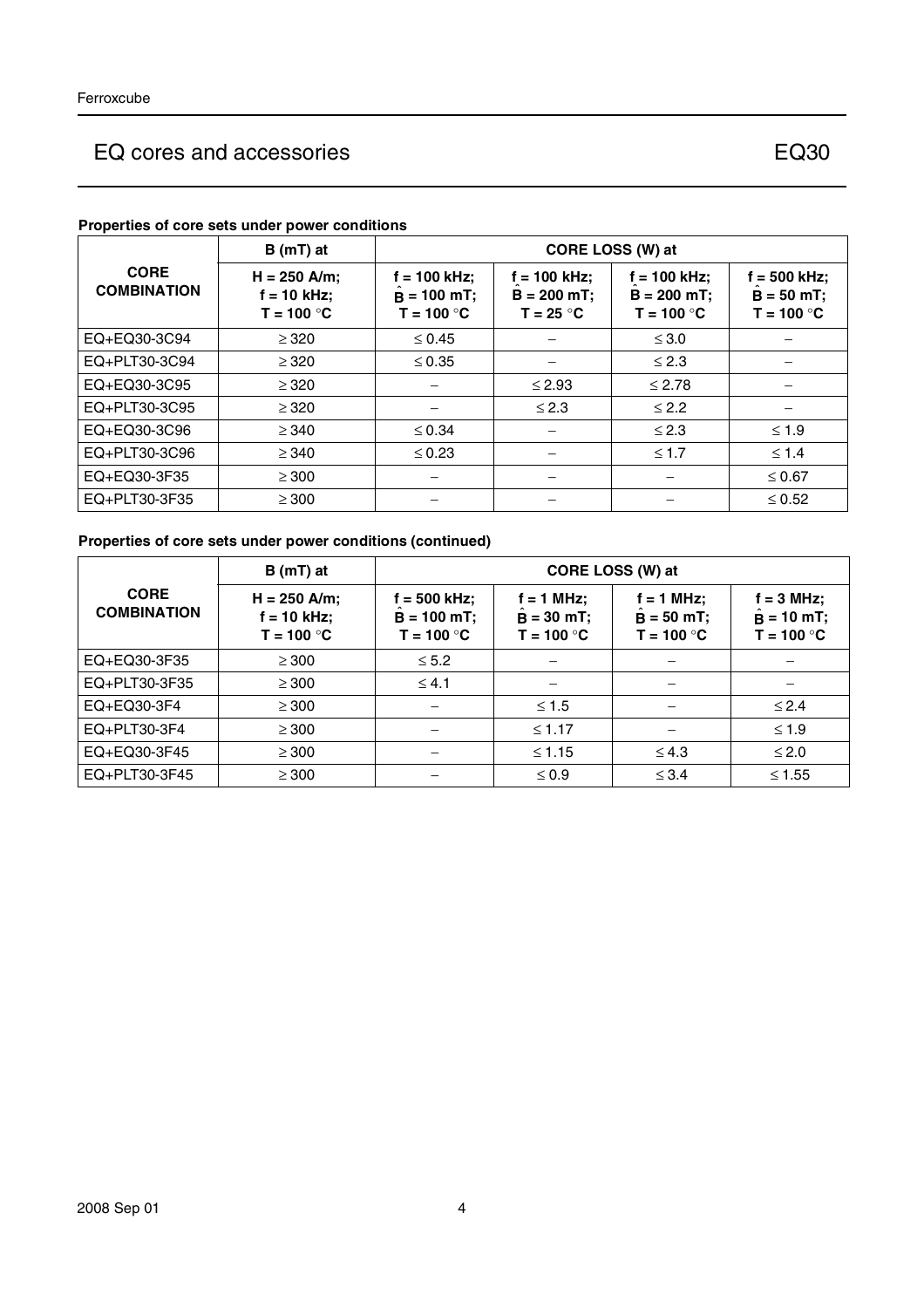## **COIL FORMERS**

## **General data**

| <b>PARAMETER</b>              | <b>SPECIFICATION</b>                                                                                                   |
|-------------------------------|------------------------------------------------------------------------------------------------------------------------|
| Coil former material          | phenolformaldehyde (PF), glass reinforced, flame retardant<br>in accordance with "UL 94V-0"; UL file number E41429 (M) |
| Pin material                  | copper-clad steel, tin (Sn) plated                                                                                     |
| Maximum operating temperature | 180 °C, "IEC 60085", class H                                                                                           |
| Resistance to soldering heat  | "IEC 60068-2-20", Part 2, Test Tb, method 1B: 350 °C, 3.5 s                                                            |
| Solderability                 | "IEC 60068-2-20", Part 2, Test Ta, method 1: 235 °C, 2 s                                                               |



#### **Winding data and area product for EQ30 coil former with 10 pins**

| <b>NUMBER OF</b><br><b>SECTIONS</b> | <b>WINDING</b><br><b>AREA</b><br>(mm <sup>2</sup> ) | <b>MINIMUM</b><br><b>WINDING</b><br><b>WIDTH</b><br>(mm) | <b>AVERAGE</b><br><b>LENGTH OF</b><br>TURN<br>(mm) | <b>AREA</b><br><b>PRODUCT</b><br>Ae x Aw<br>(mm <sup>4</sup> ) | <b>TYPE NUMBER</b> |
|-------------------------------------|-----------------------------------------------------|----------------------------------------------------------|----------------------------------------------------|----------------------------------------------------------------|--------------------|
|                                     | 52.0                                                | 8.2                                                      | 60                                                 | 5620                                                           | CSV-EQ30-1S-10P    |